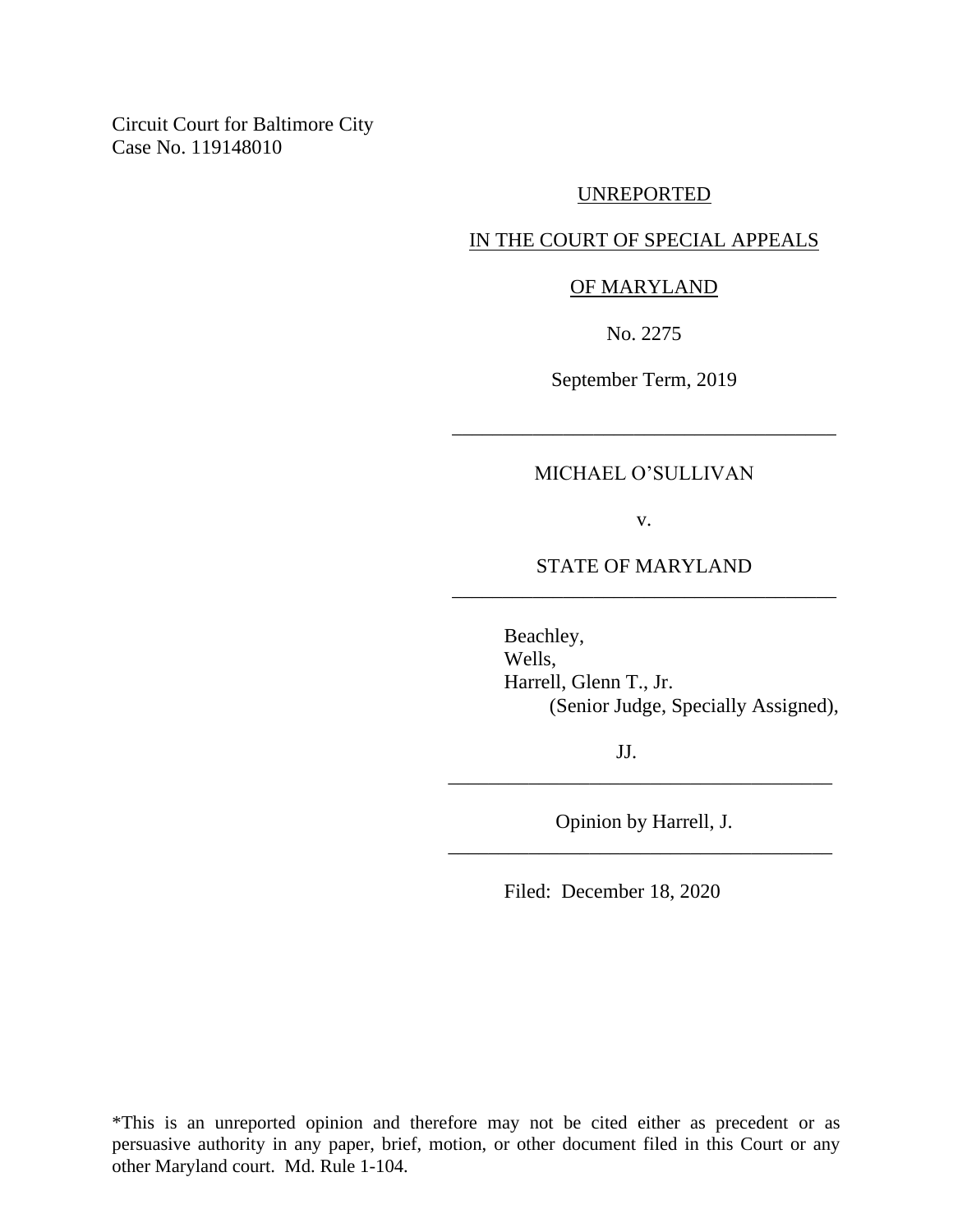Following a bench trial in the Circuit Court for Baltimore City, Michael O'Sullivan, appellant, an officer with the Baltimore City Police Department ("BPD"), was convicted of perjury and misconduct in office. The court sentenced him to two concurrent terms of fifteen months. In this appeal, O'Sullivan presents a single question for our review, which we have rephrased as: Was the evidence sufficient legally to sustain Officer O'Sullivan's convictions? We hold that it was and affirm the judgments of the circuit court.

### **FACTS AND PROCEEDINGS**

The charges against O'Sullivan arose from his testimony as a State's witness at a criminal trial in the District Court of Maryland, sitting in Baltimore City, held on 4 June 2018. The defendant, Yusuf Smith, was charged with illegal possession of a handgun and related charges based upon Officer O'Sullivan's averment in his statement of probable cause that he observed Smith "remove<sup>[]</sup> a silver handgun from his waistband and thr $\lceil o \rceil w$ same onto the ground as he attempted to flee the area" of an apartment complex.

Officer O'Sullivan was the sole witness for the State at Smith's trial. He testified that, on 1 May 2018, he had received information about criminal activity at the Alameda Apartments in North Baltimore City. A little before 4 p.m. on that day, he and Sergeant Amy Streett, in an unmarked sedan, parked in the lot of that complex and walked through the courtyard on foot. Officer O'Sullivan testified that, as he walked into the courtyard, he observed a man later identified as Smith standing near a rear apartment with a second man. He observed Smith remove "an object" from the waistband of his pants, throw it,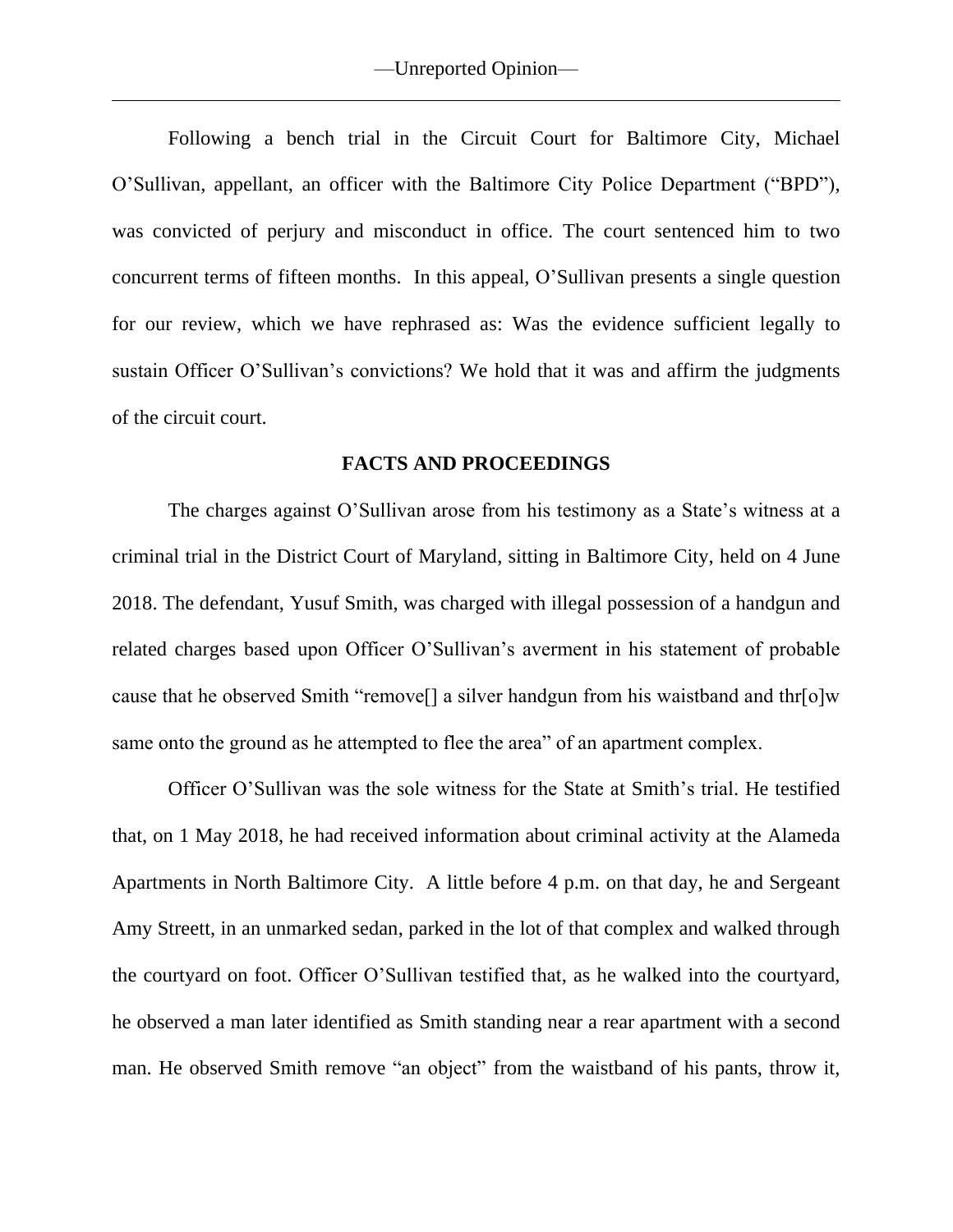and run. O'Sullivan located eventually a .32 caliber handgun on the ground. Smith was apprehended ultimately by other officers as he ran through an alley south of the apartment complex. $<sup>1</sup>$ </sup>

On direct examination, after O'Sullivan identified the gun that he had recovered, the prosecutor asked him, "And you saw someone throw it?" O'Sullivan replied, "Yes." In follow-up questioning, he clarified that the person he saw throw the gun was Smith.

On cross-examination, Officer O'Sullivan acknowledged that he could not see exactly where Smith threw the gun. In response, defense counsel challenged O'Sullivan, saying, "You didn't see him throw the gun?" Officer O'Sullivan replied, "Yes, I did."

The court convicted Smith. He noted an appeal to the circuit court. While that appeal was pending, the State dismissed the charges against Smith and began investigating Officer O'Sullivan.

On 28 May 2019, Officer O'Sullivan was indicted for perjury and misconduct in office regarding his testimony at Smith's trial. He elected a bench trial, which went forward over two days in October 2019. The State's theory at trial was that Sergeant Streett's body camera footage revealed that it was impossible for Officer O'Sullivan to have seen Smith throw anything, making his testimony under oath at Smith's trial false.

<sup>1</sup> As we shall discuss, *infra*, Officer O'Sullivan was wearing a body-worn camera that day but did not activate it until he found a handgun on the ground and, thus, his camera did not capture the point in time when he testified that he had observed Smith throwing an object. Smith's attorney sought to admit Sergeant Streett's body camera footage during the district court trial, but the court sustained the State's objection to its admission.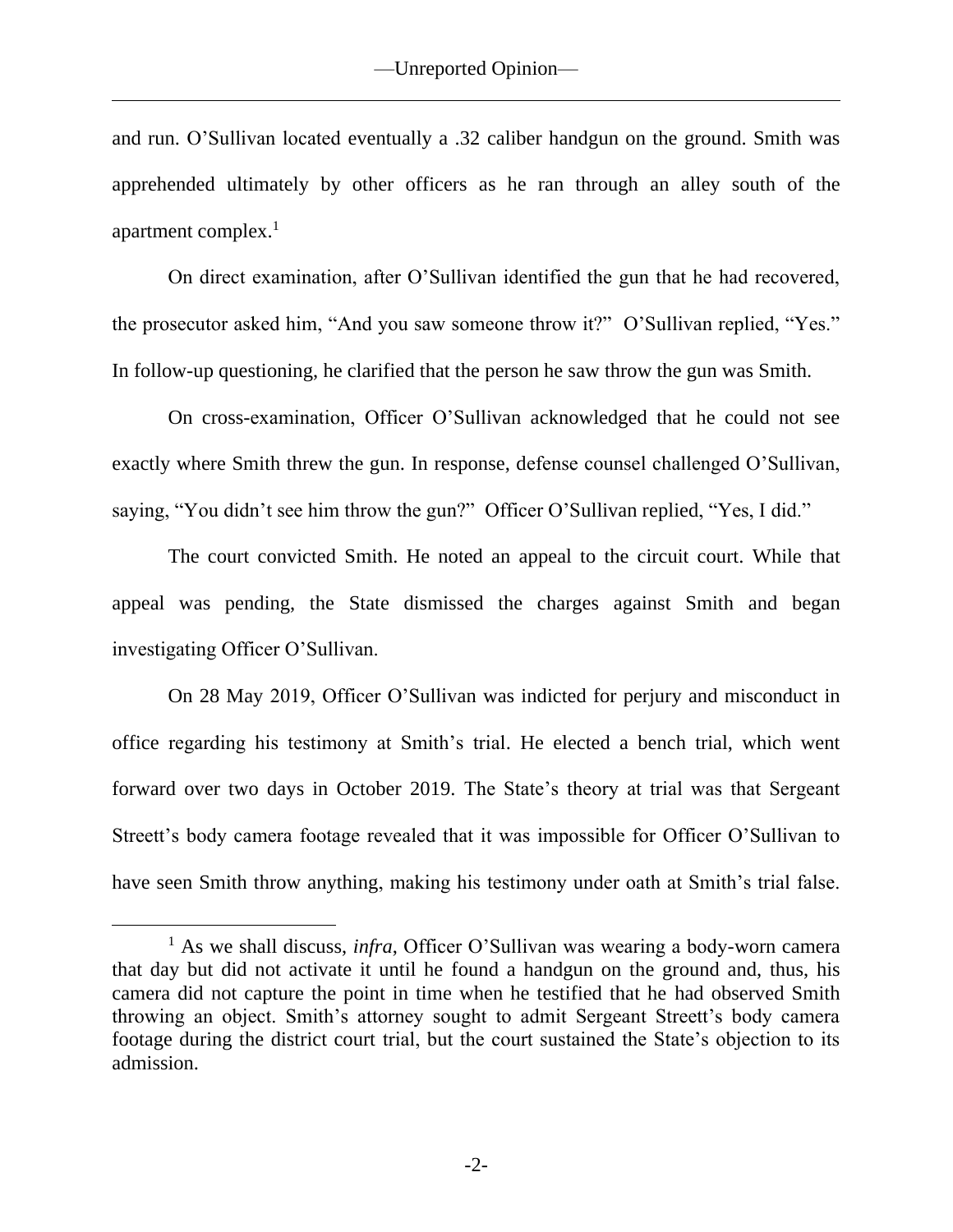The State maintained that it was irrelevant whether Smith was, in fact, guilty of illegal possession of a handgun and the related charges.

The evidence adduced at trial, viewed in a light most favorable to the State, showed the following. In 2018, Officer O'Sullivan was assigned to the Northern Division District Action Team ("DAT"), which is a team that targets violent offenders with guns and narcotics. Sergeant Streett was assigned also to that unit.

In the early afternoon on 1 May 2018, Officer O'Sullivan and Sergeant Streett arrested a man at an Exxon station on the Alameda in North Baltimore City. The man ran from the police, tossing a satchel into a dumpster. Officer O'Sullivan recovered the satchel from the dumpster and found a handgun inside. The arrestee told Sergeant Streett and Officer O'Sullivan that another man with an illegal handgun was at the Alameda Apartments, which was across the street from the gas station. He provided a description of the man: African-American, wearing jeans, a white tee shirt, a red thermal shirt, and red shoes.

About two hours later, Sergeant Streett, Officer O'Sullivan, and several other officers assembled near the Alameda Apartments to attempt to apprehend the man described by the arrestee. Sergeant Streett was the ranking officer on the scene. She and Officer O'Sullivan, who were in uniform, parked their unmarked vehicle in a surface lot west of the apartments accessible from the Alameda. Other members of the team drove into an alley south of the apartment complex to wait, with the expectation that when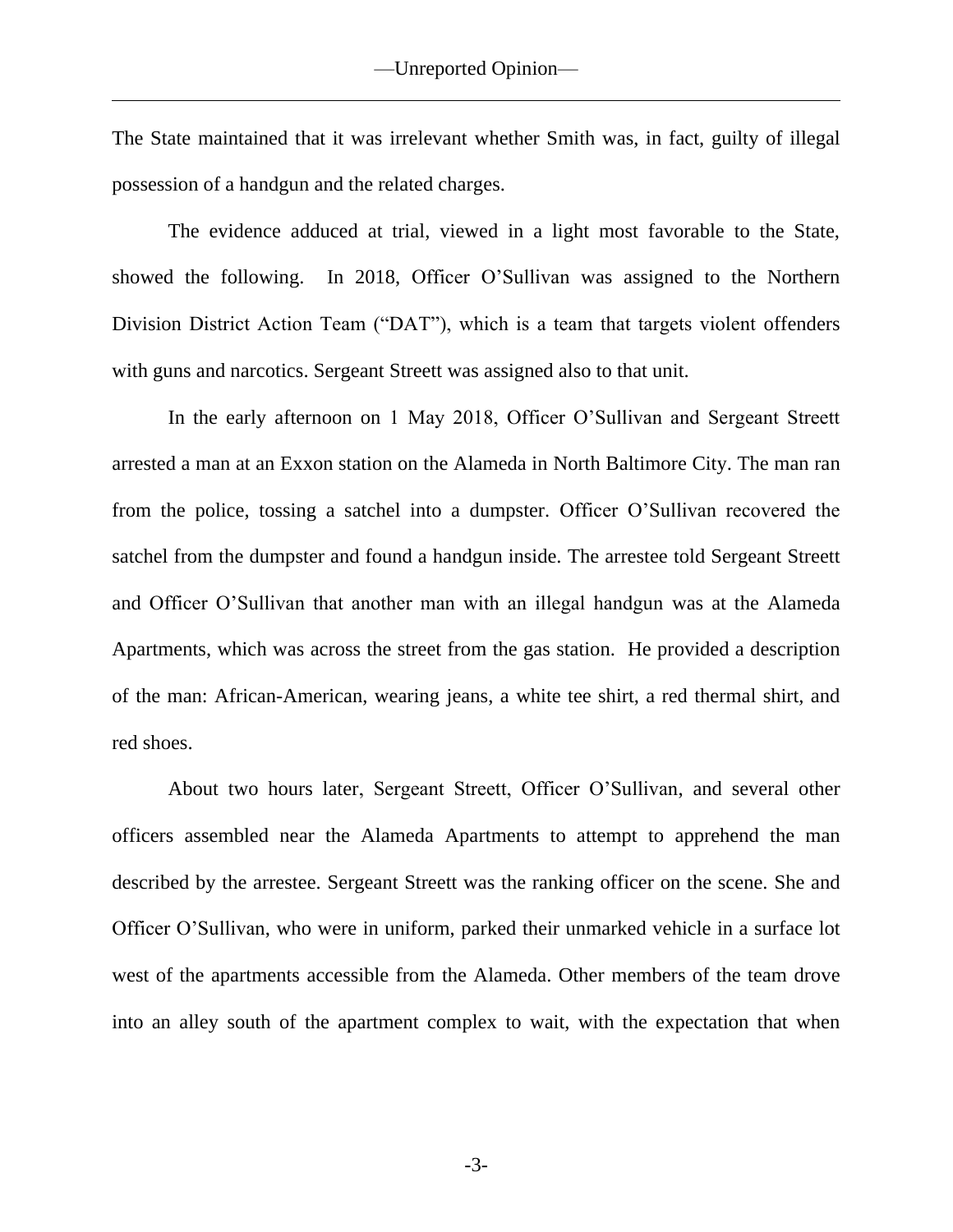Sergeant Streett and Officer O'Sullivan entered the complex, the suspect would be "flush[ed] out to the back."

The Alameda Apartment complex consists of two buildings of two-story townhouse-style apartments. The buildings face each other with a courtyard between them. The courtyard is at a higher elevation than the surface parking lot. A paved path with two sets of steps (separated by a landing) leads to the courtyard from the lot, as does a dirt path worn through the grassy hill by pedestrians. The dirt path meets the paved path at the top of the second set of steps and a paved sidewalk continues between the apartments.

At the rear of the courtyard, the path branches off into two paths, both of which veer to the right behind the southernmost apartment building. The path closest to the apartment buildings slopes downward toward three steps that run directly behind the apartment building, leading to exterior concrete basement stairs. The other branch of the sidewalk continues south and connects to an east-west sidewalk running across a large grassy area between the building and a second surface parking lot at the eastern end of the complex. To the south of the apartment complex, a chain-link fence separates the grassy area from an alley running in an east-west direction. A tall wooden fence begins near the rear surface lot, forming a barrier between it and the alley.

Sergeant Streett's body camera footage was introduced into evidence and played for the court with Sergeant. Street providing a running narrative regarding the images. She explained that, once activated, the camera restores automatically thirty seconds of

-4-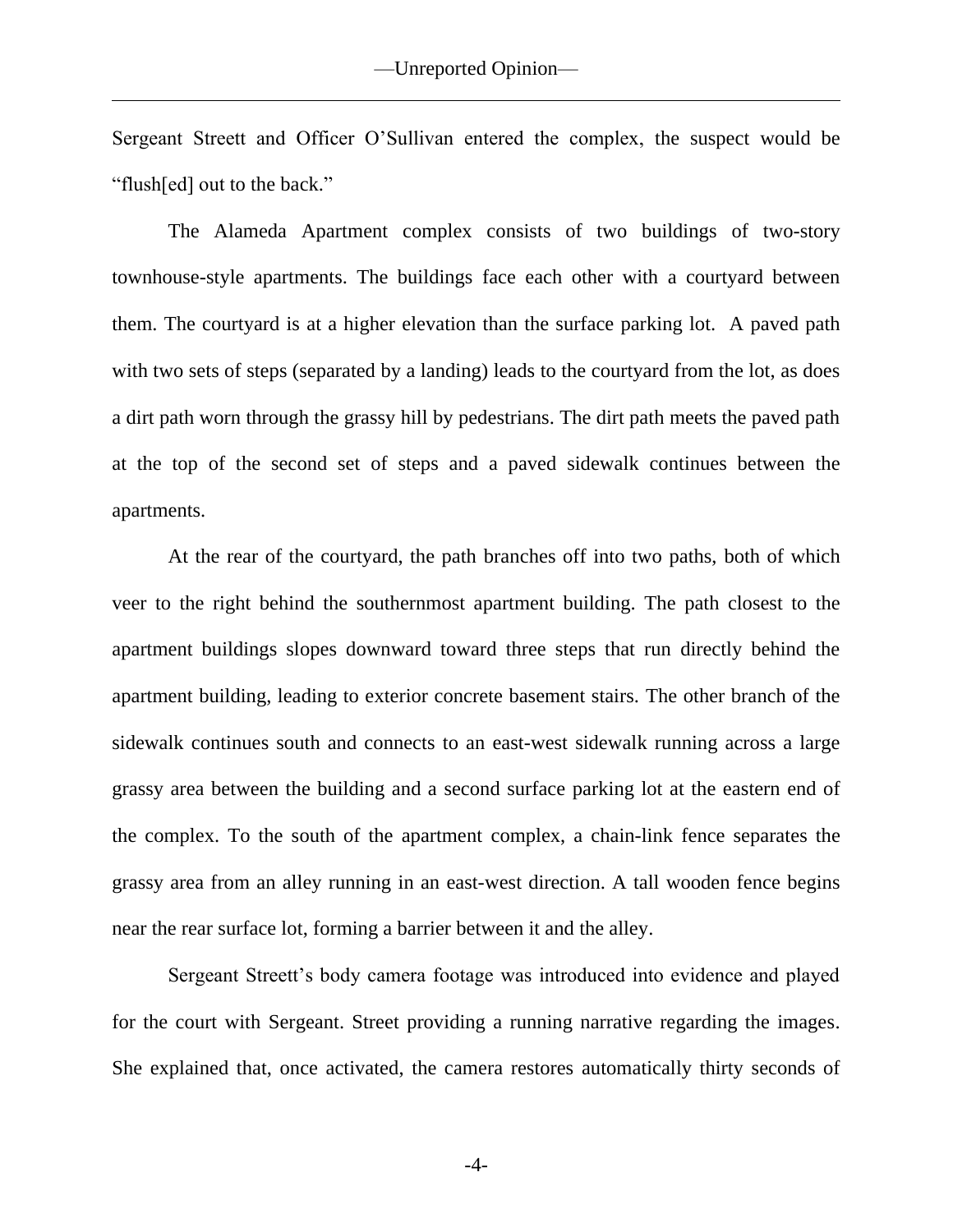backlogged footage, without audio, and then records forward with audio from the point of activation. The thirty seconds of backlog footage show that Officer O'Sullivan walked from the parking lot to the courtyard on the paved sidewalk, while Sergeant Streett walked up the dirt path on the right. Officer O'Sullivan is not always visible in Sergeant Streett's body camera footage as they walk up the hill, but his shadow can be seen to her left. Upon cresting the hill, they both looked in the direction of two youngsters who were sitting at the top of the second set of steps. Officer O'Sullivan smiled and greeted them.<sup>2</sup>

As Officer O'Sullivan and Sergeant Streett entered the courtyard, their paths converged and Sergeant Streett's body camera captured the entire area between the apartment buildings. Sergeant Streett and Officer O'Sullivan continued to walk next to each other along the sidewalk between the apartment buildings. As they walked, Officer O'Sullivan "pick[ed] up the pace" and took the lead.

About twenty seconds after Officer O'Sullivan reached the top of the steps leading into the courtyard, he neared the last apartment on the right. Sergeant Streett was about two to three sidewalk squares behind him. From her perspective, a man was visible running eastbound next to the tall wooden fence adjacent to the rear surface lot. According to Officer O'Sullivan's testimony at Smith's trial, an audio recording of which was introduced into evidence at the trial in this case, that man later was identified as a

 $2$  Although the first thirty seconds of body camera footage do not capture sound, Officer O'Sullivan's body language is consistent with him speaking to the young men. He confirmed this when he testified.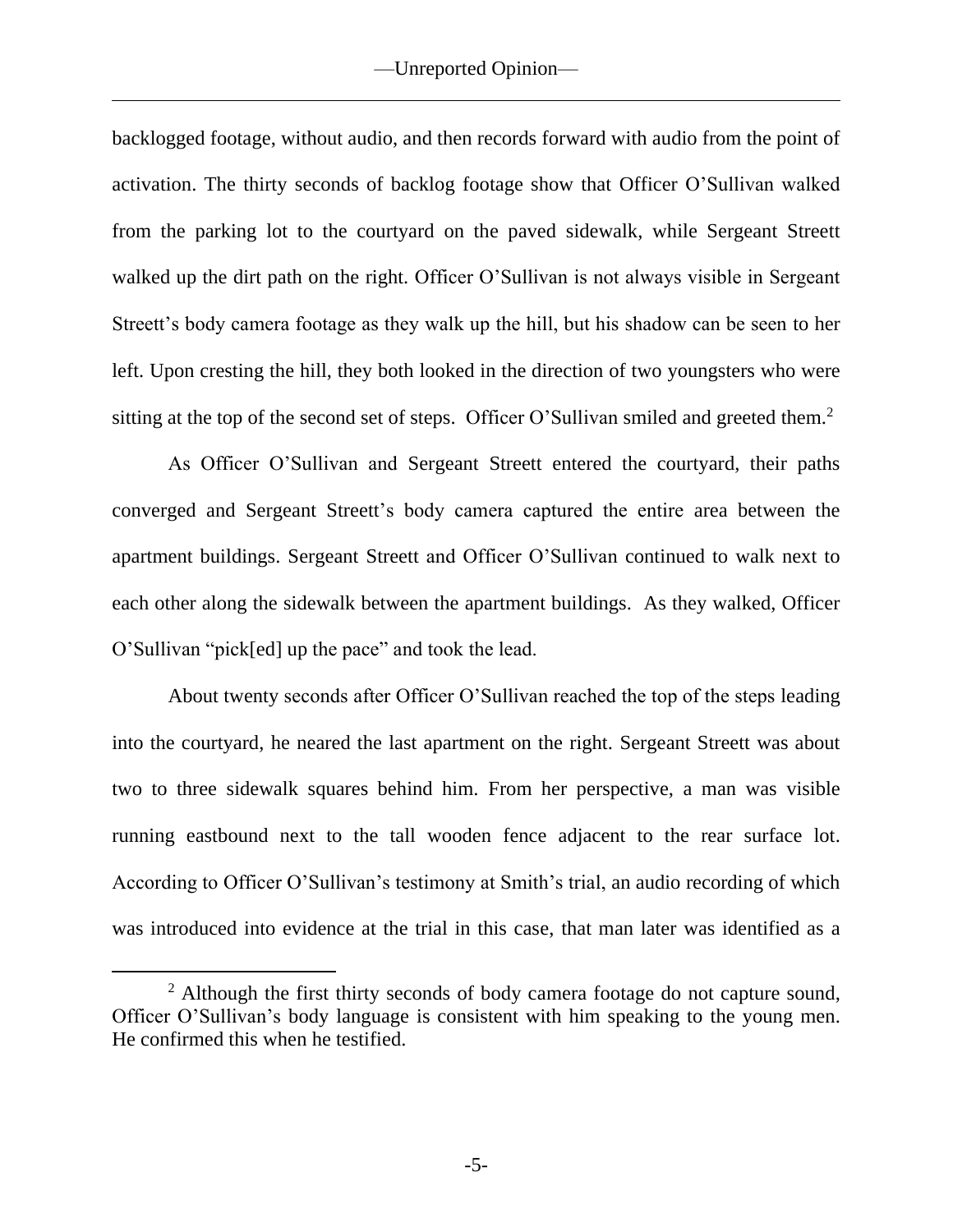man with the surname Cozart.<sup>3</sup> Sergeant Streett testified that that man never was identified. In any event, there was no dispute that the man was not Smith.

Sergeant Streett activated her body camera as she neared the corner of the rear apartment, which is when she could see the man running. She testified that BPD policy required her to activate it, as pertinent, "at the start of an investigation." When her body camera was activated, Officer O'Sullivan, who had turned the corner already, was speaking into his radio, saying, "they're going eastbound." A heavyset man was seen walking slowly away from the back of the building.

Officer O'Sullivan and Sergeant Streett followed the near path, walking to the right, around the back of the southernmost apartment building. Sergeant Streett commented, "Oh they were just playing a game of dice." Officer O'Sullivan walked toward the exterior basement steps. As he did, two men running westbound appeared in the alley from behind the tall wooden fence. One of those men, later identified as Smith, made a sharp left turn into one of the yards abutting the alley.

Sergeant Streett continued south across the grassy area and climbed over the chain-link fence. **[State's Ex. 1]** She then began running westbound through the alley toward officers who were chasing Smith through yards and yelling for him to get down. **[State's Ex. 1]** The officers took Smith into custody as Sergeant Streett reached their

<sup>&</sup>lt;sup>3</sup> Cozart's first name does not appear in the record.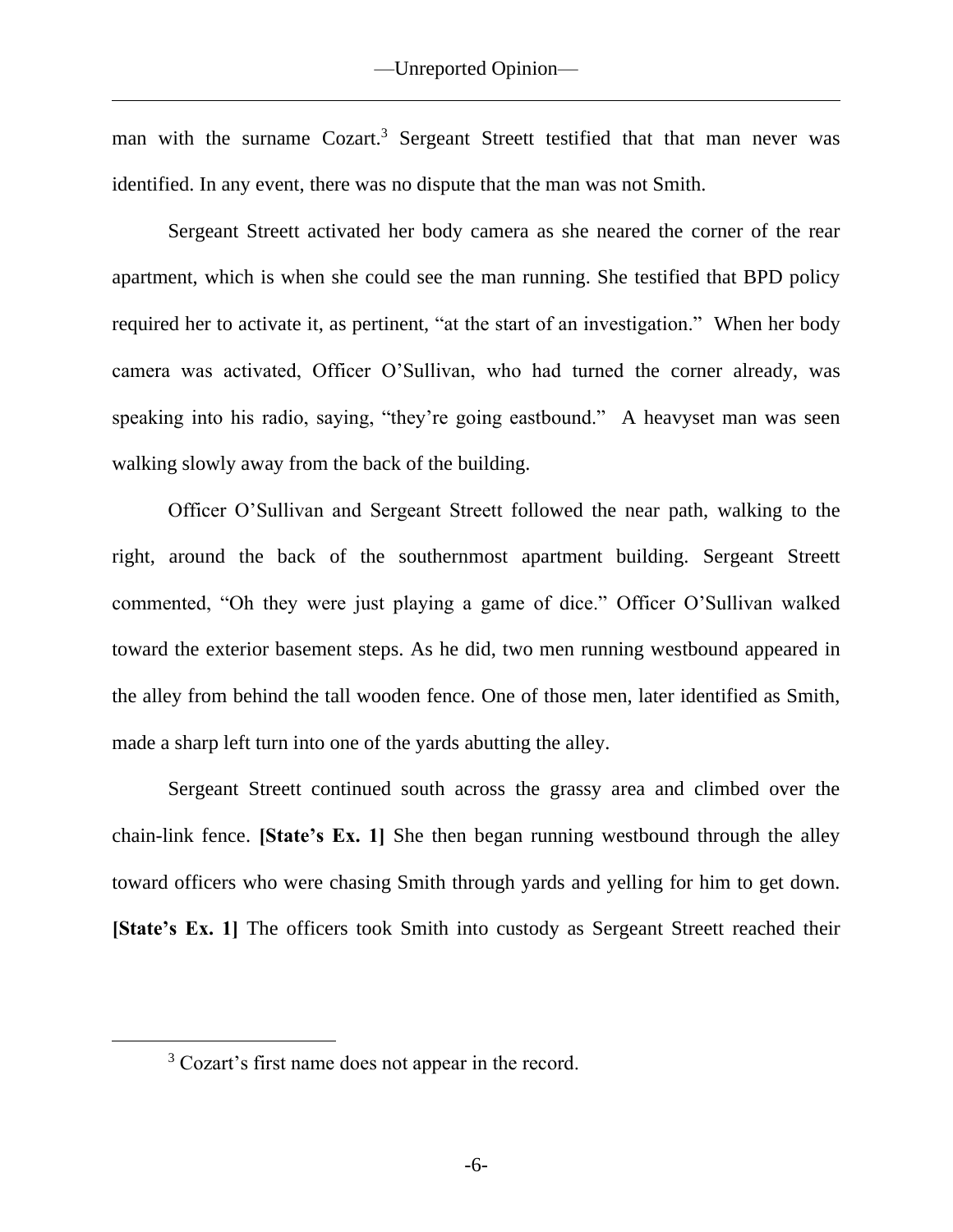location. Smith was wearing a white t-shirt, jeans, and red and white sneakers at that time.

Meanwhile, Officer O'Sullivan searched the exterior concrete steps. The backlog footage from his body camera began as he walked around the corner. The steps were bordered by a short brick wall and, just beyond that wall, a tall wooden fence. A cell phone and various other items were sitting on top of the brick wall and on the concrete path leading to the steps. When Officer O'Sullivan emerged from the stairway, he walked south along the wooden fence that bordered the stairs. As he did so, he activated his body camera and walked to the end of that fence, where a silver handgun was observed in the grass. Officer O'Sullivan radioed, "Got the gun" and leaned down to pick it up. In the background of his body camera footage, Sergeant Streett had just cleared the chain link fence and began running down the alley.

Officer O'Sullivan followed Sergeant Streett and climbed over the chain-link fence. As he approached the location where Smith was being detained, he radioed "Thirty." Sergeant Streett testified that "Thirty" is a police code meaning that the subject is wanted and should be placed under arrest.

Sergeant Streett testified that Officer O'Sullivan did not communicate to her that he saw anyone, much less a man throwing an object, as they walked up the hill into the courtyard and along the path between the apartment buildings. She also did not hear him communicate that over his police radio. When Smith was apprehended, Sergeant Streett did not have any reason to believe he had committed a crime.

-7-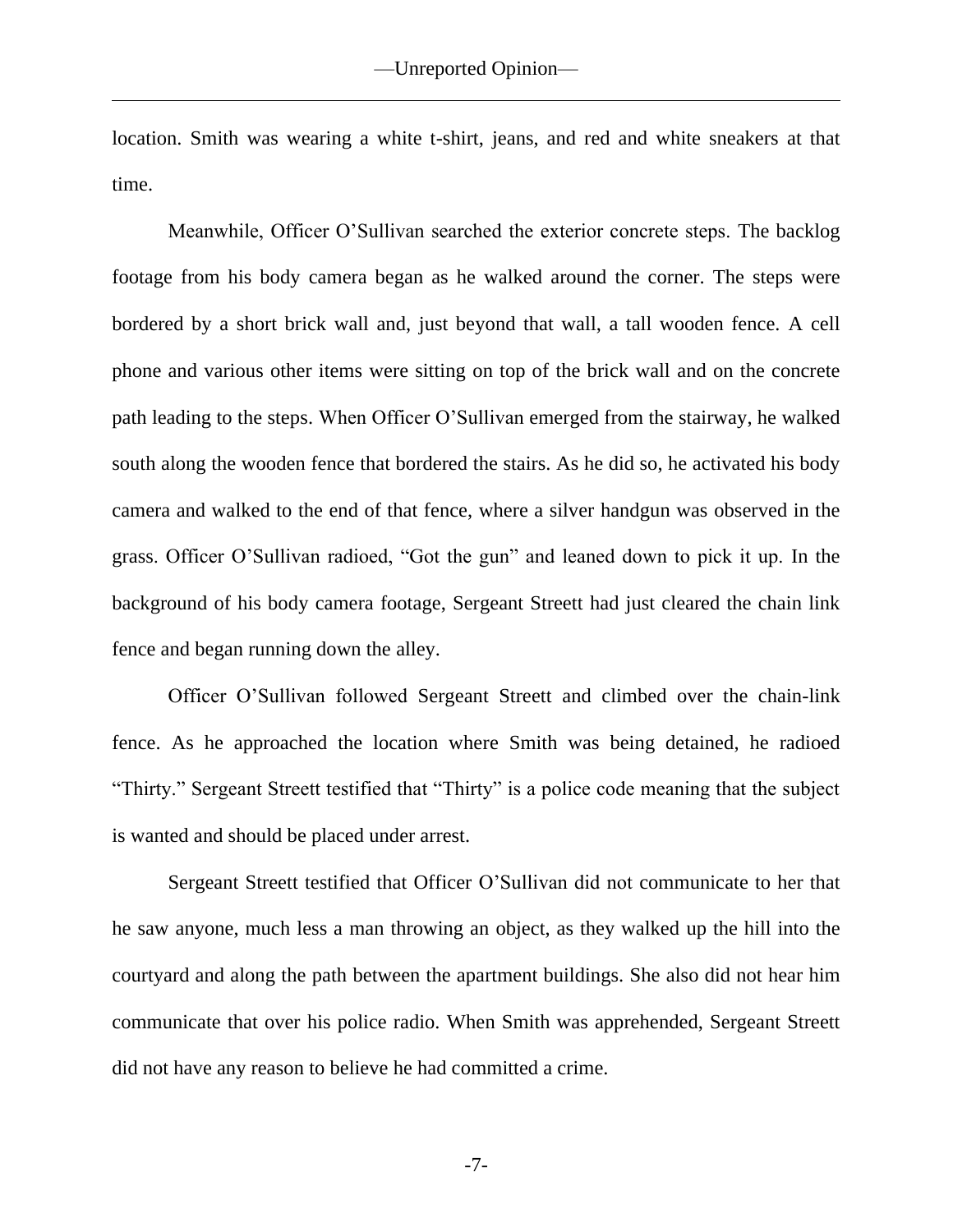After the prosecutor and defense counsel finished questioning Sergeant Streett, the court asked her directly whether she had seen Smith "go to his waistband or throw an object?" She replied, "I never saw Yusuf Smith there, period. Me personally, I never saw him."

Smith testified that he was at the Alameda Apartments that day to visit with his cousin, who lived there. He played craps and smoked marijuana with a large group of people. He denied that he had a handgun. He was behind the corner of the southernmost apartment building when someone yelled "Police," causing everyone to scatter. He did not see the police before he ran. He went initially eastbound through the alley, but then confronted a police car and turned around and ran westbound. The State asked Smith to specify what Officer O'Sullivan testified to at his district court trial that was "inconsistent with the truth." Smith replied, "He said that he saw me with a silver handgun and I removed it from my waistband and threw it on the ground and that was not true."

On cross-examination, defense counsel played for the court and questioned Smith about an excerpt of a phone call made from his inmate account at Central Booking in which the caller could be heard saying that he was in possession of a gun, but that he doubted that he was caught on the police camera because "that shit happened so quick." On redirect examination, Smith denied that he had made that phone call, claiming that he had let other inmates use his account to make phone calls. On re-cross examination, defense counsel played additional excerpts from the same phone call in which the caller referred to Smith's district court trial date for the gun charge, a pending domestic

-8-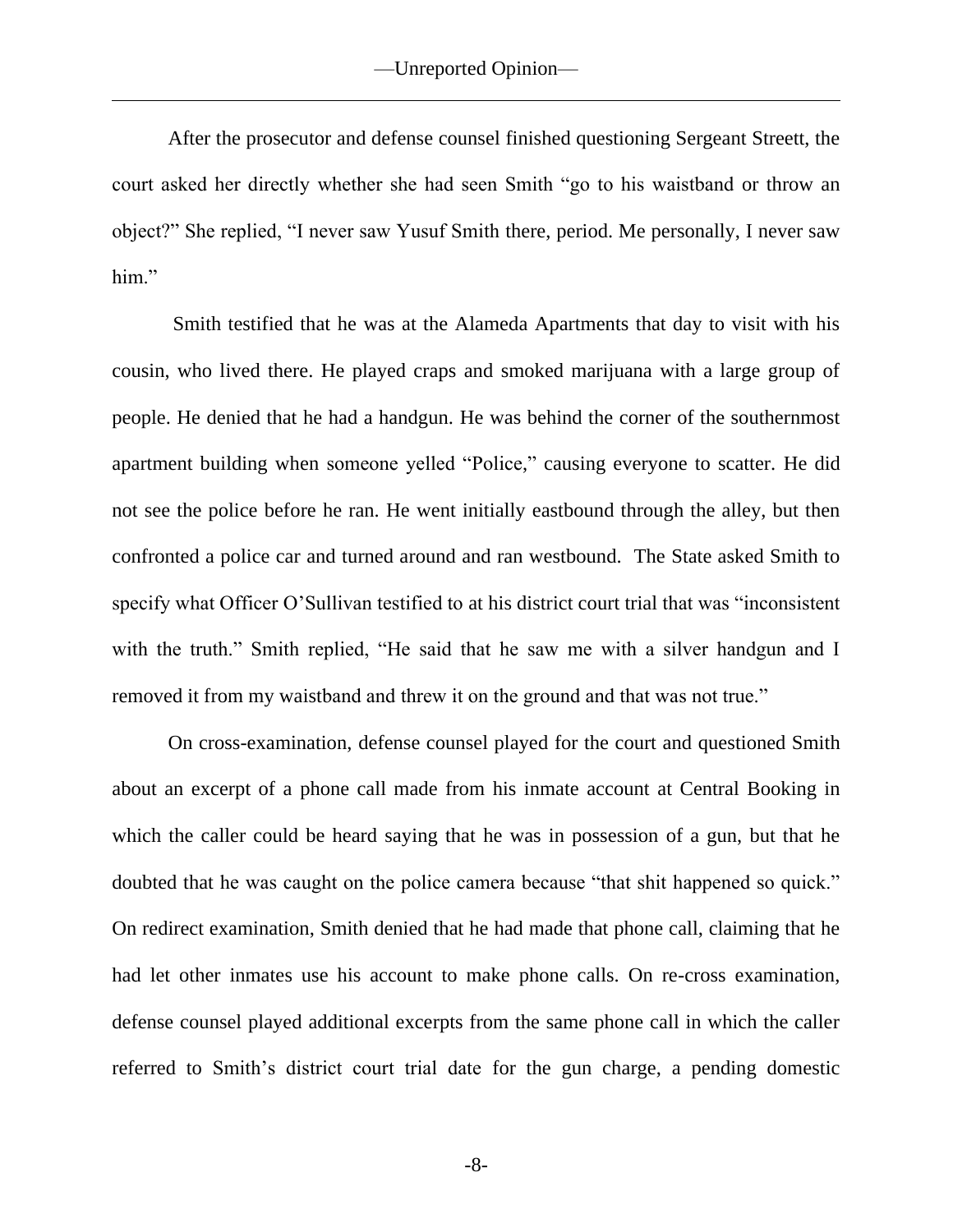violence charge and acknowledged that he was arrested near the Alameda shopping center.

Two other officers who were positioned in the alleyway testified about their actions in apprehending Smith.

Detective Eric Geddis of the BPD's Public Integrity Bureau testified that he had reviewed the radio communications from 1 May 2018 for the Northern District. He reviewed the dispatcher channel (Channel A) and the lateral communications channel (Channel C). He did not hear any communications that mentioned a gun until after a K-9 Unit was called, which followed Smith's arrest. Detective Geddis also did not hear Officer O'Sullivan state "Got the gun" or "Thirty.".<sup>4</sup>

At the close of the State's case, defense counsel's motion for judgment of acquittal was denied.

In his case, Officer O'Sullivan testified that as he reached the first landing on the steps leading into the courtyard, he

observed the individual standing at the rear, the rear southern corner house. As I came around and I was watching him, that's when Mr. Cozart fled on foot, running eastbound through what would be like the back parking lot area. And that's when I observed Mr. Smith turn, his hand went up to leave his waistband area, tossed an object and then he took off running.

<sup>4</sup> Both Sergeant Streett and Officer O'Sullivan referenced a third channel: "B Channel." Officer O'Sullivan testified that he communicated over B Channel on 1 May 2018. Sergeant Streett testified that she could not remember if she was on A Channel and the rest of her team was on B Channel, or vice versa.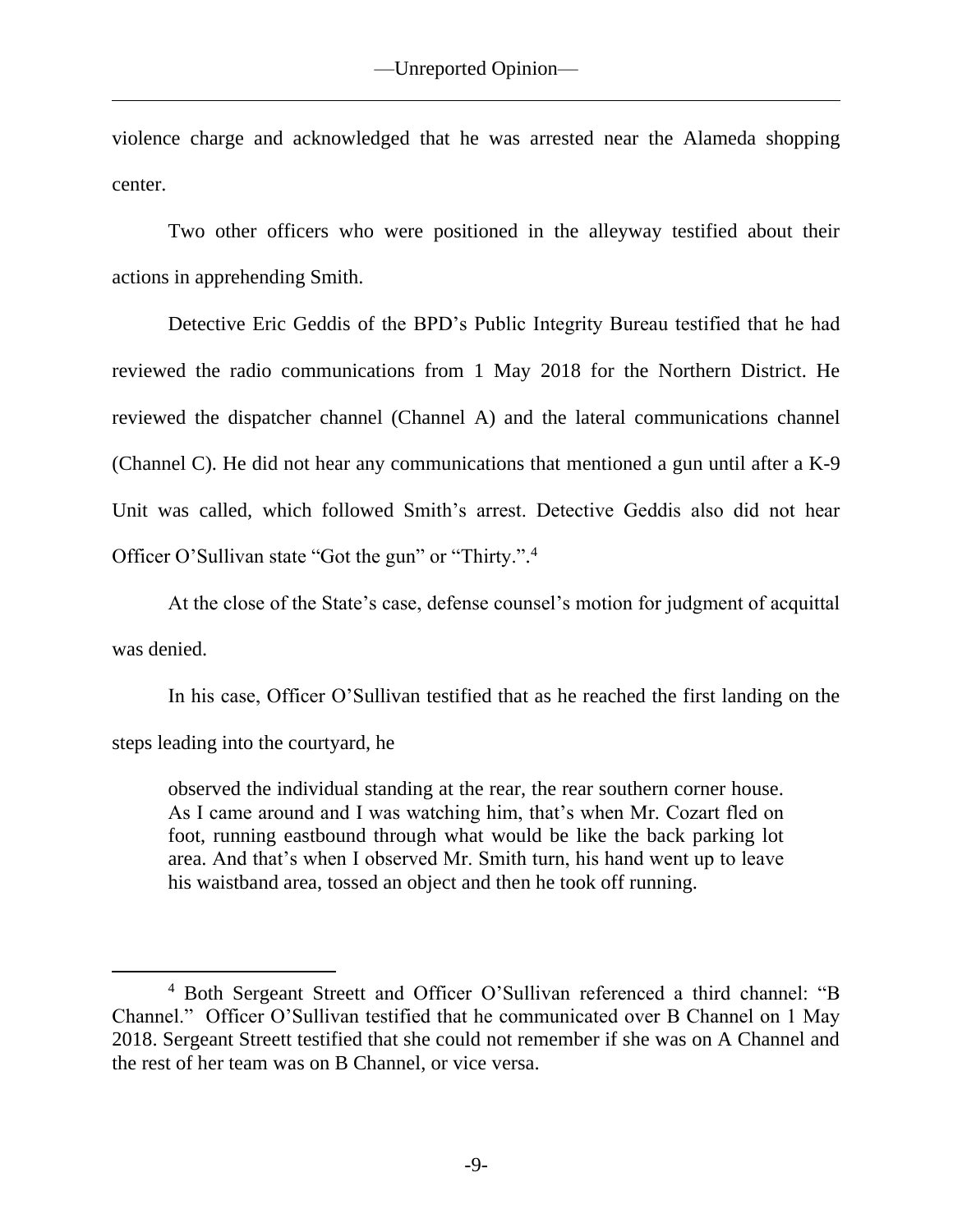He identified a photograph taken at the Alameda Apartments from the perspective of the first landing. In the photograph, Officer O'Sullivan is standing at the rear of the courtyard a few feet to the left of the support pillar for the rear apartment's porch. He testified that this location was "approximately [at] the place where [he] saw [ Smith]."

Officer O'Sullivan continued walking and radioed a description of the men to the other units after he saw Smith throw an object and flee. He did not yell "Gun" because he did not realize it was a gun until he found it. After he located the gun and observed Smith being detained in the alley, he radioed "10-30" because he knew that Smith was the person he had observed throwing an object, which he now knew to be the gun he found.

On cross-examination, Officer O'Sullivan admitted that he violated BPD policy by not activating his body camera when he observed Smith and Cozart fleeing. He acknowledged that he turned it on only after he observed the gun in the grass. Officer O'Sullivan agreed that Sergeant Streett's body camera footage did not corroborate that he began walking faster or running at the point in time when he claims to have observed Smith and Cozart. Officer O'Sullivan did not hear anyone yell, "Police," but he acknowledged that it was common for lookouts to be present when criminal activity was afoot.<sup>5</sup> Officer O'Sullivan confirmed that Smith's clothing and appearance was "consistent" with the "intel" received from the earlier arrestee.

<sup>&</sup>lt;sup>5</sup> The State theorized in closing argument that the two young men sitting at the top of the steps leading into the courtyard were lookouts and would have yelled police when Sergeant Streett and Officer O'Sullivan climbed out of their car in the parking lot.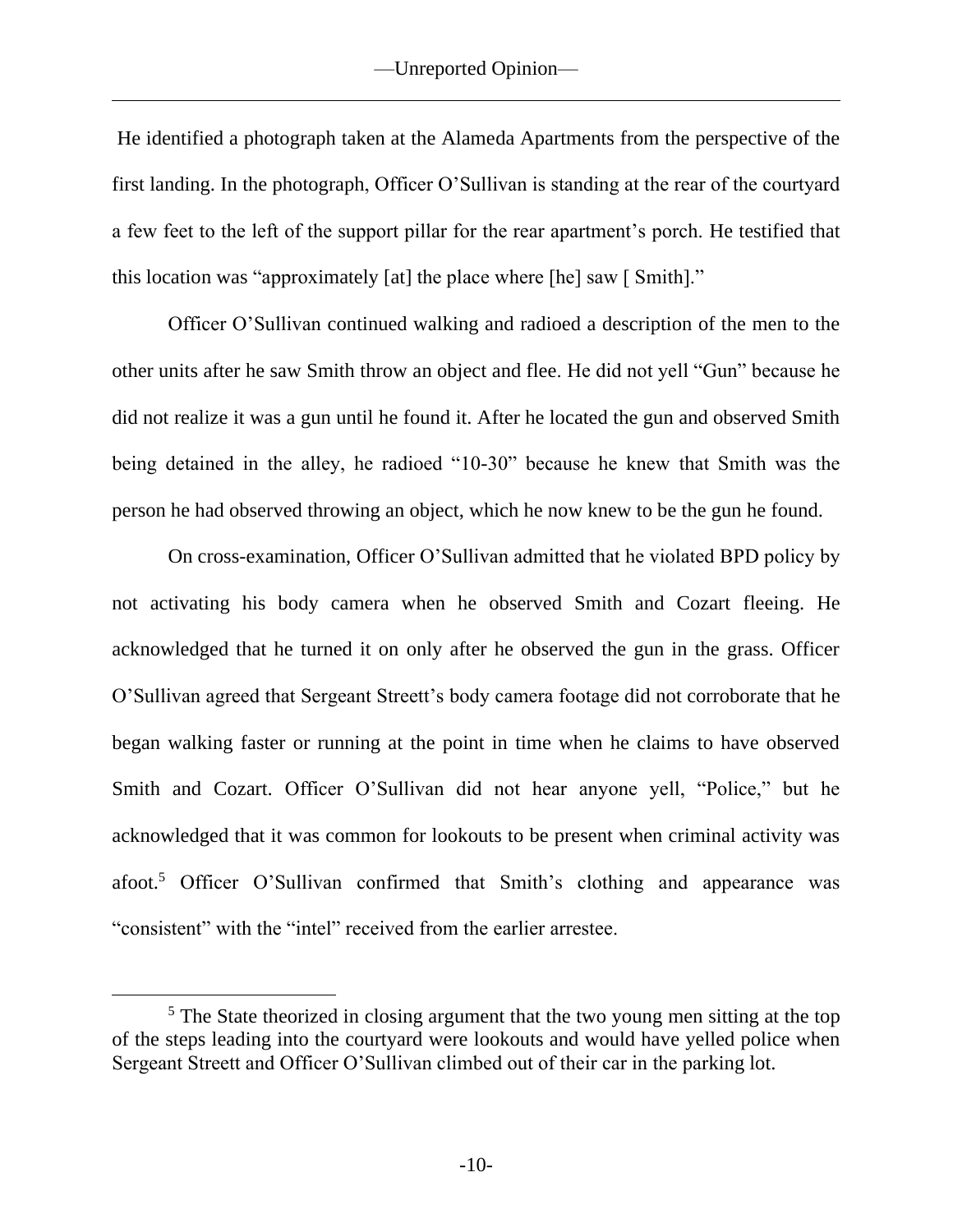At the close of all the evidence, Officer O'Sullivan's renewed motion for judgment of acquittal was denied.

In closing, the State reiterated its position that it did not matter whether Smith was guilty of possession of a handgun. The prosecutor maintained that the body camera footage, coupled with the location where the gun was found, established beyond a reasonable doubt that Officer O'Sullivan perjured himself when he testified to having seen Smith throw the gun. The State emphasized that the "flight path" the gun would have had to take to land where it was found was "truly unbelievable." This was so because the gun would have had to have been thrown with enough force to clear the tall fence bordering the exterior concrete steps, but then immediately stop its flight path and "fall straight down to the ground."

Defense counsel focused in his closing on Smith's credibility, arguing that Smith lied about not having possessed a gun on 1 May 2018, despite conclusive evidence to the contrary from the jail call and that he lied when he said he had only been at the Alameda Apartments for 15 minutes, despite the "intel" from the first arrestee placing him there 2 hours before the events that led to his arrest. In defense counsel's view, the evidence supported an inference that Smith ran upon seeing Officer O'Sullivan, which was also when Officer O'Sullivan saw him throw the gun. **He described it as** a normal, direct throw, the trajectory of which was not impossible.

The court ruled, in pertinent part, as follows:

[T]he issue is whether the testimony of Officer O'Sullivan is whether he was telling the truth on the statement of charges [and] in his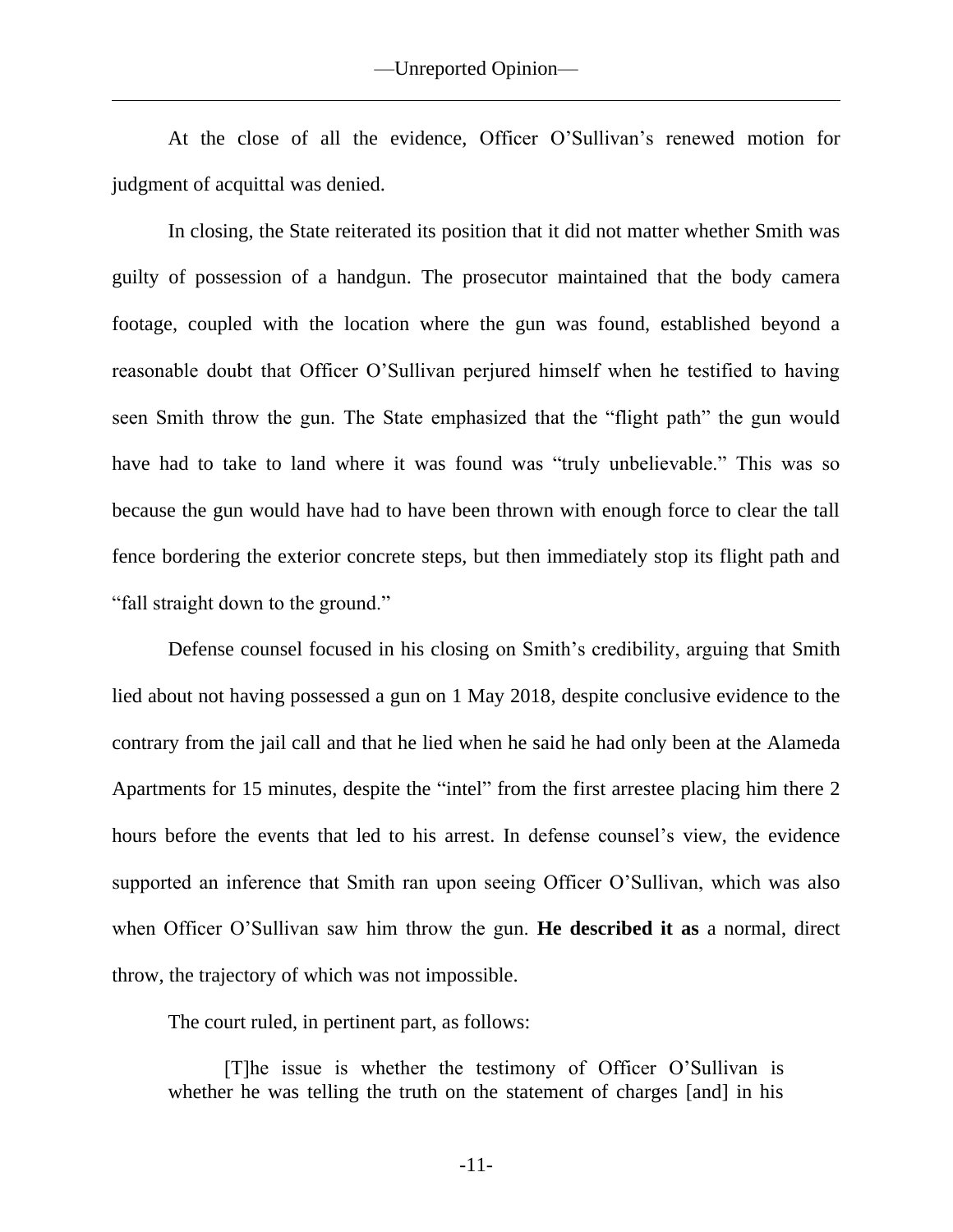testimony in front of the district court, and this Court finds that the detective did not tell the truth.

I sat and watched the body camera video of Sergeant Streett and the observations from that body camera of what was possibly the vision of two individuals approaching that area, and I took into great consideration that Officer O'Sullivan had a different angle, a different perspective in his testimony of what he saw of Mr. Smith being at the side of the building and discharging or [indiscernible] tossing.

Today what he said was it was an object that – under oath he said it was a gun and numerous times he was positive that it was a gun. The gun was found so far away that it could not have been tossed. It had to go around the corner, basically over a fence and that to me is inconsistent with the testimony of Sergeant Streett, the video, body-worn camera video, the testimony of all the other officers who didn't observe any of it.

His lack of turning on his video, his stopping and talking with some kids when allegedly suspects are running off, his not even mentioning to his partner who was right beside him the possibility of something being tossed. I found the testimony of Detective O'Sullivan to be challenged and I find that his statements in district court, he perjured himself on direct examination from the State's attorney and from cross-examination of the Defense attorney.

So this Court finds beyond a reasonable doubt that the Defendant is guilty of both perjury and misconduct in office.

This timely appeal followed. We will include additional facts in our discussion of

the question presented.

## **STANDARD OF REVIEW**

"When an action has been tried without a jury, [this Court] will review the case on both the law and the evidence [and] . . . will not set aside the judgment of the trial court on the evidence unless clearly erroneous, . . . giv[ing] due regard to the opportunity of the trial court to judge the credibility of the witnesses." Md. Rule 8-131(c). A finding of fact is not "clearly erroneous" "if there is competent or material evidence in the record to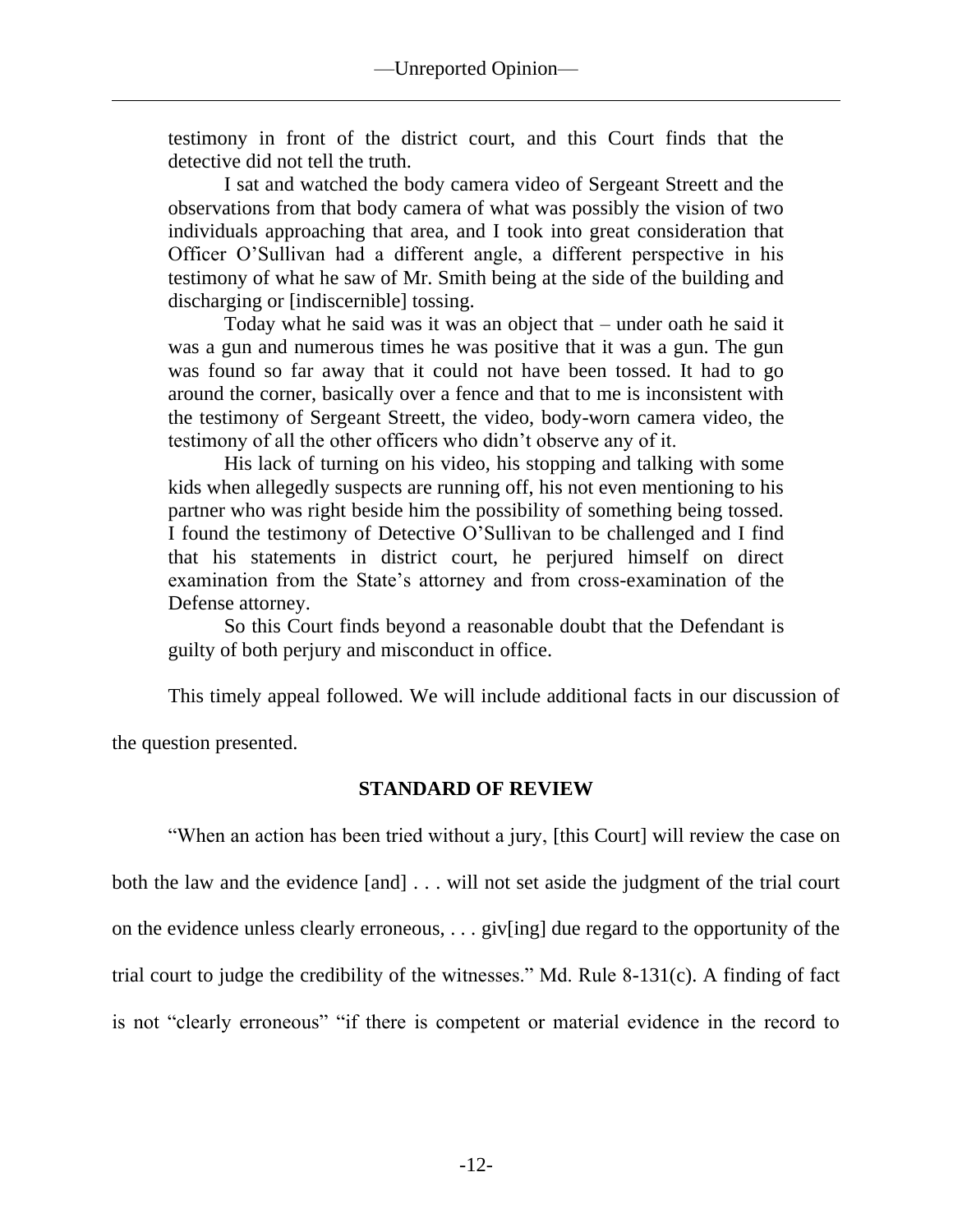support the court's conclusion." *Brown v. State*, 234 Md. App. 145, 152 (2017) (citation omitted).

As this Court has explained, "the ultimate appellate review of the sufficiency of the evidence, if triggered, is precisely the same in a jury trial and in a bench trial alike." *Chisum v. State*, 227 Md. App. 118, 129 (2016). We ask "'whether, after viewing the evidence in the light most favorable to the prosecution, *any* rational trier of fact could have found the essential elements of the crime beyond a reasonable doubt.'" *McClurkin v. State*, 222 Md. App. 461, 486 (2015) (quoting *Jackson v. Virginia*, 443 U.S. 307, 319 (1979) (emphasis in *Jackson*)). We "view[ ] not just the facts, but 'all rational inferences that arise from the evidence,' in the light most favorable to the prevailing party[,]" *Smith v. State*, 232 Md. App. 583, 594 (2017) (citation omitted), giving "due regard to the fact finder's findings of facts, its resolution of conflicting evidence, and, significantly, its opportunity to observe and assess the credibility of witnesses." *Potts v. State*, 231 Md. App. 398, 415 (2016) (cleaned up).

### **DISCUSSION**

Under Maryland law, "[a] person may not willfully and falsely make an oath or affirmation as to a material fact  $\dots$  if the false swearing is perjury at common law  $\dots$ ." Md. Code Ann., Crim. Law  $\S 9-101(a)(1)$ . "Common law perjury was and is the giving of a false oath in a judicial proceeding in regard to a material matter." *Hourie v. State*, 53 Md. App. 62, 65 (1982), *aff'd* 298 Md. 50 (1983). False testimony that is "'deliberate and not the result of surprise, confusion or bona fide mistake'" is willfully made.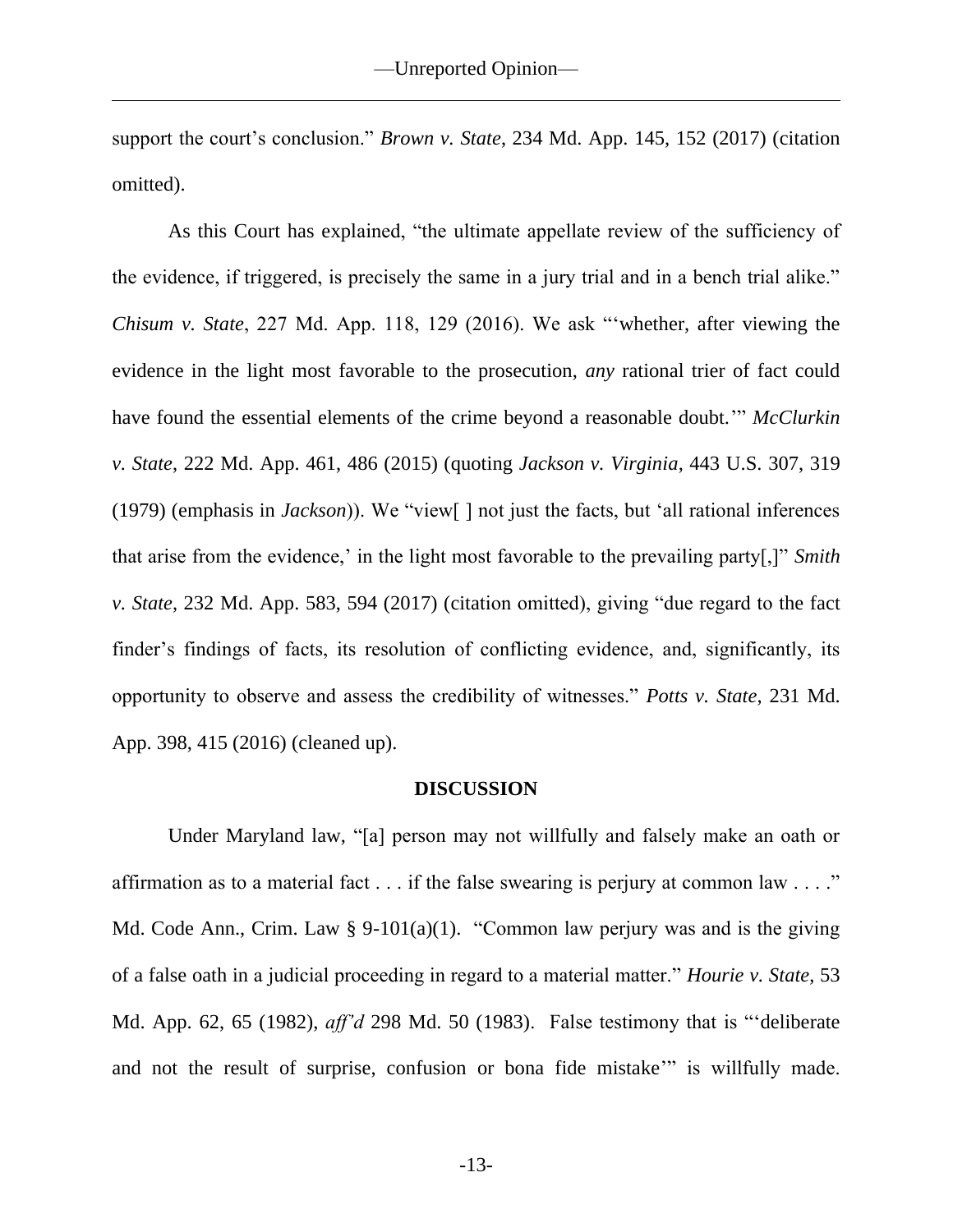*Palmisano v. State*, 124 Md. App. 420, 428 (1999) (quoting *State v. Devers*, 260 Md. 360, 372 (1971)). Such testimony is material if it is "capable of affecting the course or outcome of the proceeding[.]" *Id*. at 429-30 (emphasis omitted).

"In Maryland, misconduct in office is a common law misdemeanor." *Duncan v. State*, 282 Md. 385, 387 (1978) (footnote omitted). The Court of Appeals has defined it to mean "corrupt behavior by a public officer in the exercise of the duties of his office or while acting under color of his office." *Id*. (citing *Perkins on Criminal Law* 485 (2d ed. 1969)). There is no dispute that perjury by a police officer testifying in his official capacity at a criminal trial would amount to misconduct in office.

Officer O'Sullivan contends that the State "failed to present any evidence that [he] willfully made false statements at Smith's trial." Because the evidence was insufficient, in his view, to permit the trial court to convict him of perjury, it follows that the misconduct in office conviction predicated on perjury also must fall. His argument rests heavily upon the application of the two-witness rule in Maryland.<sup>6</sup>

<sup>&</sup>lt;sup>6</sup> Much of Officer O'Sullivan's brief is devoted to an attack on a theory of perjury advanced by the State, in the alternative, at trial: that Officer O'Sullivan's testimony at Smith's trial that he saw Smith throw a gun was willfully false because he now acknowledges that he saw Smith throw an object that he later inferred was the gun he found. At oral argument in this Court and in its brief, the State abandoned that theory, emphasizing that the trial court found that Officer O'Sullivan perjured himself because the evidence showed that he could not have seen Smith throw *any* object. Thus, we shall limit our analysis of the sufficiency of the evidence to the only theory of the crime advanced by the State on appeal.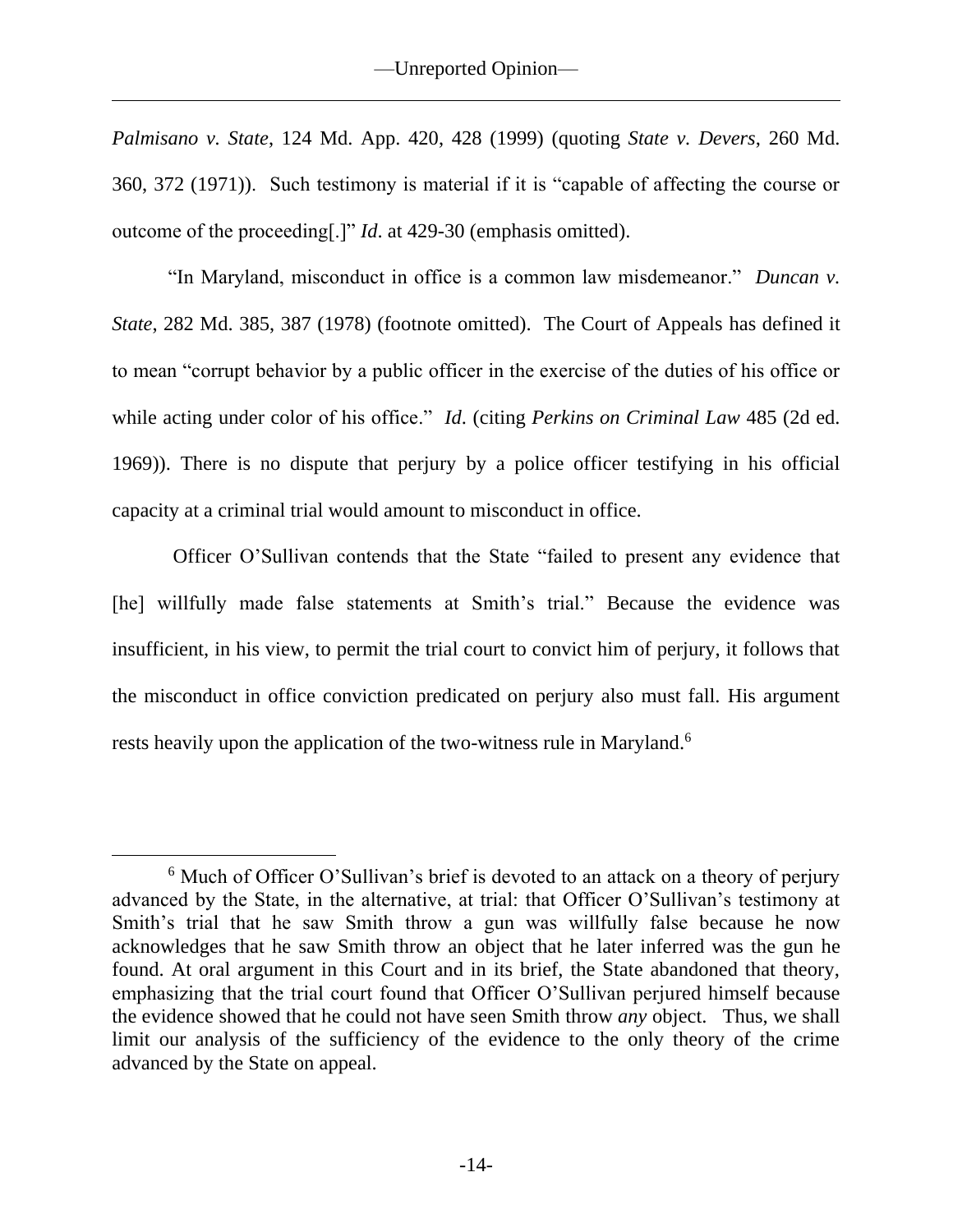The two-witness rule, which dates from the Court of the Star Chamber, establishes a "special burden of production" unique to a prosecution for perjury. *See Hourie*, 53 Md. App. 65 ("Of all the crimes prosecuted at the common law, perjury was unique in this special burden of production." (footnote omitted)). At common law, the rule required that "to warrant a conviction of perjury the falsity had to be shown by direct and positive testimony of two witnesses." *Brown v. State*, 225 Md. 610, 616 (1961) (citing 7 Wigmore, *Evidence*, § 2040 (3rd ed. 1940)). "Maryland has relaxed the rule, and currently allows a perjury conviction to stand based on the direct testimony of two witnesses, *or* the testimony of one witness combined with other independent corroborative evidence." *Mason v. State*, 225 Md. App. 467, 478 (2015) (emphasis added); *see also Brown*, 225 Md. at 616 ("The rule has been relaxed so as to allow a conviction of perjury to stand if there are two witnesses, or one witness corroborated by circumstances proved by independent testimony.").

If only one witness offers direct testimony in the State's case, the "other independent corroborative evidence must be of such a nature so as to be of equal weight to that of at least a second witness, thus foreclosing any reasonable hypothesis other than the defendant's guilt." *Brown*, 225 Md. at 616-17. To be "independent," the other evidence must come from "a source other than that of the direct testimony," *Mason*, 225 Md. App. at 486 (citing *United States v. Diggs*, 560 F.2d 266, 268 (7th Cir. 1977)), and must be "inconsistent with the innocence of the accused without the help of the principal witness's testimony." *Id.* at 487 (quoting *United States v. Stewart*, 433 F.3d 273, 315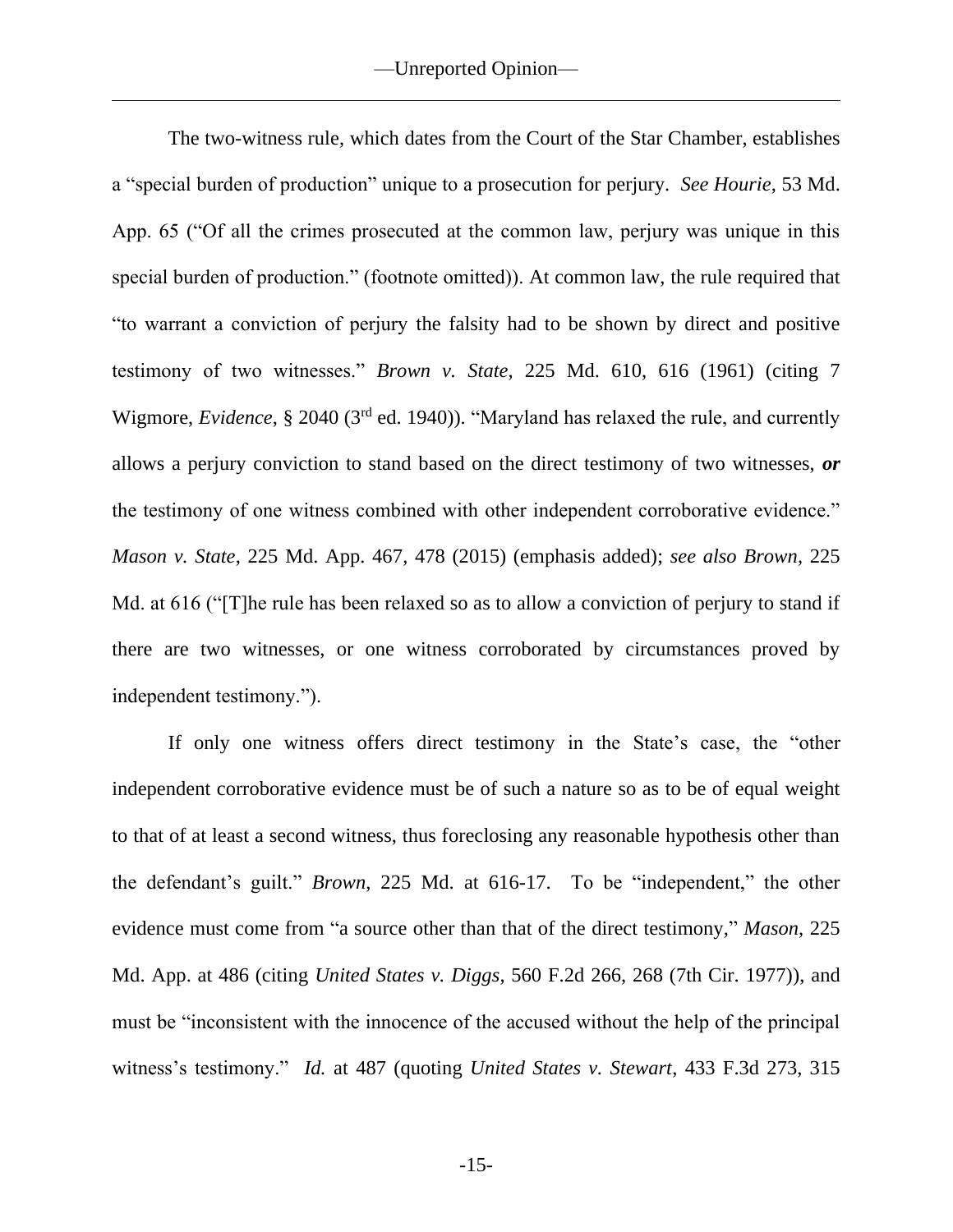(2d. Cir. 2006)). To be "corroborative," the independent evidence "need not be sufficient to support a conviction, but instead 'is sufficient if it tends to substantiate that part of the testimony of the principal prosecution witness, which is material in showing that the statement made by the accused under oath was false.'" *Id*. (quoting *Stewart*, 433 F.3d at 316).

In the instant case, Officer O'Sullivan contends that the State failed to satisfy the relaxed two-witness rule because it presented direct testimony of perjury from one witness – Smith – and the independent evidence – the body camera footage – was not sufficiently corroborative of the material aspects of Smith's testimony and, taken together, the direct testimony and the circumstantial body camera evidence did not foreclose any reasonable hypothesis of innocence. He pins his hopes in this regard on differences in visual perspective between himself and Sergeant Streett, due to their different locations at critical moments and because her camera was aimed at the ground at the beginning of the video footage.

The State responds that the two-witness rule has no applicability where the falsity of the defendant's testimony may be established solely by circumstantial evidence. It maintains that because the body camera footage standing alone was inconsistent with any reasonable hypothesis of innocence, our inquiry should end. To the extent that we see fit to apply the relaxed two-witness rule, however, the State asserts that it satisfied the rule by Smith's testimony that he was never standing where Officer O'Sullivan claimed to have seen him and fled before the police were in view, coupled with the body camera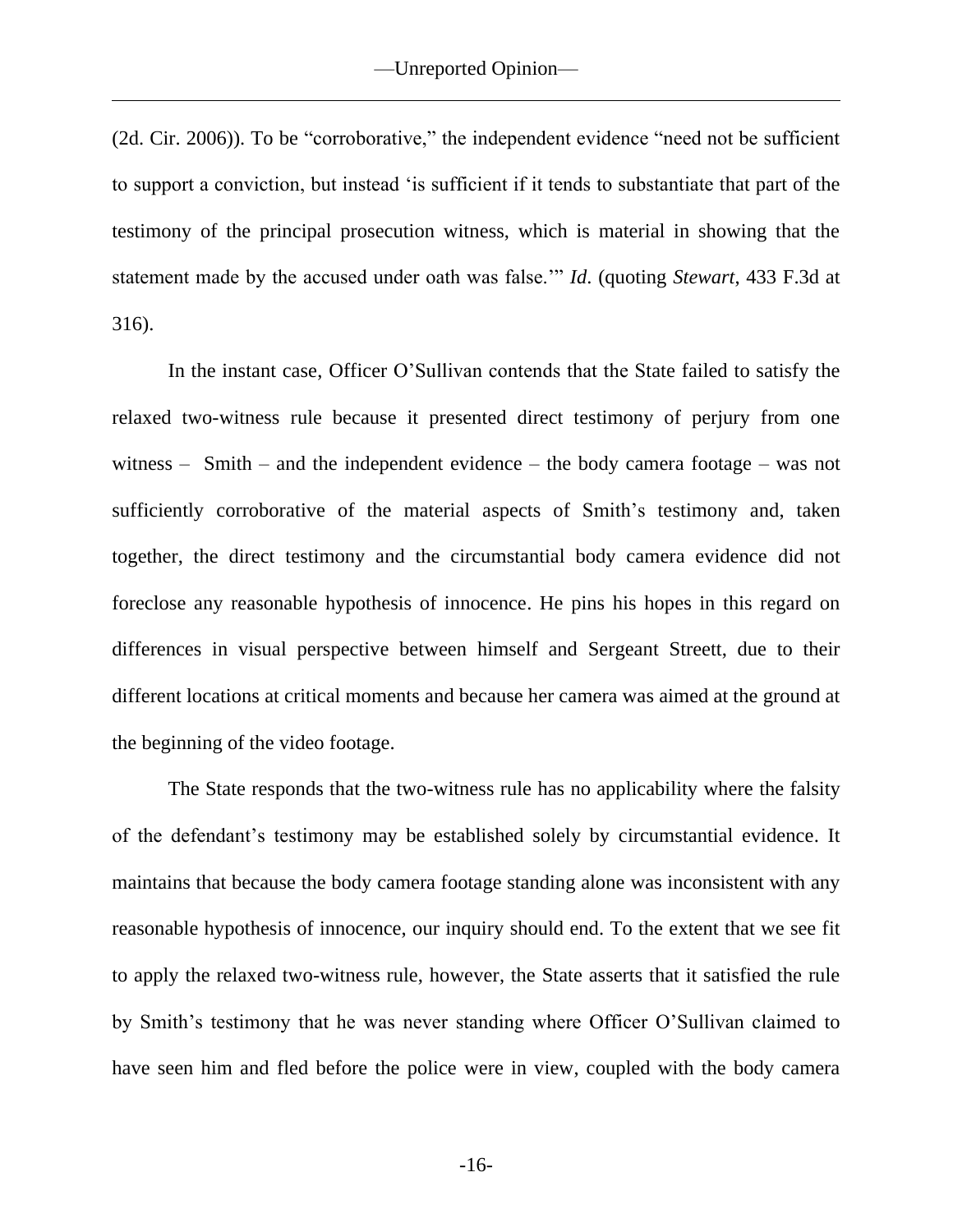footage from Sergeant Streett and Officer O'Sullivan, which confirmed that his vantage point at the critical moments would not have permitted him to see what he claimed to have seen.

We hold that, because a reasonable factfinder could conclude that Officer O'Sullivan testified falsely at Smith's criminal trial based solely on the body camera footage, this was not an oath-against-oath case implicating the two-witness rule. In any event, if we were to apply the two-witness rule, it was satisfied here because the body camera footage also was "independent corroborative evidence" that substantiated Smith's testimony that he ran from the courtyard before the police were in view and because the direct and circumstantial evidence was legally sufficient to foreclose any reasonable hypothesis other than Officer O'Sullivan's guilt.

This Court and the Court of Appeals have held that perjury may be proved by circumstantial evidence alone. In *Brown*, 225 Md. at 617, the Court of Appeals affirmed a conviction for perjury upon circumstantial evidence that the defendant had testified falsely in a civil proceeding that her signature did not appear on a confessed judgment note. The State introduced into evidence the note, bearing the defendant's signature and known exemplars of her handwriting. It presented also testimony from a handwriting expert who opined that the signature on the note matched the known exemplars. *Id*. at 614-15. The Court of Appeals recognized that Maryland applied the two-witness rule in perjury prosecutions but noted that courts in other states had held that "circumstantial evidence, including documentary evidence, springing from the defendant himself, may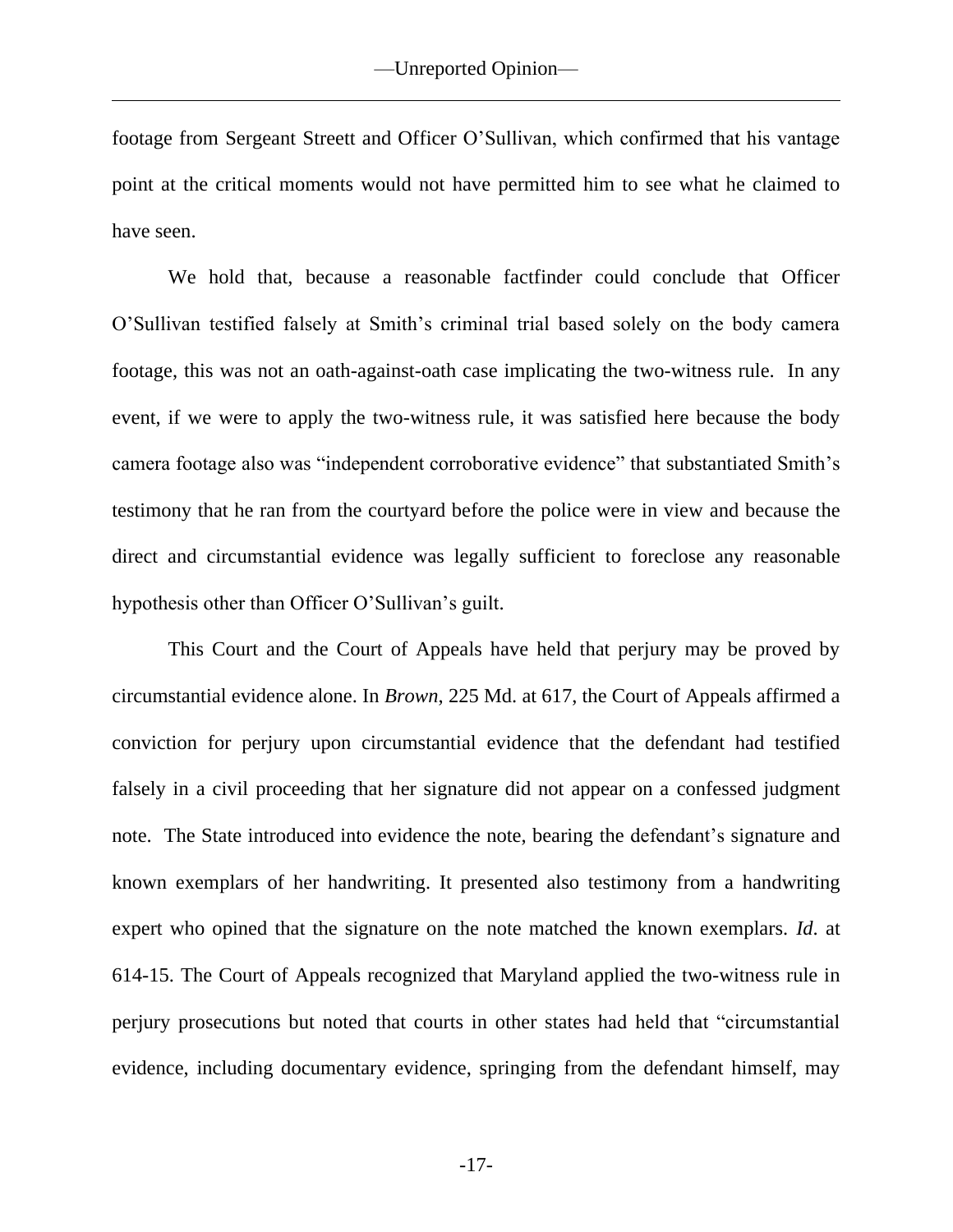take the place of a 'living witness.'" *Id*. at 617 (citations omitted). Relying upon those authorities, the Court held that the circuit court denied properly the defendant's motion for a directed verdict at the close of the evidence. *Id*. In its view, the jury was entitled to conclude, based on the circumstantial evidence and its assessment of the defendant's credibility during her live testimony at the trial, that she had perjured herself in the earlier proceeding. *Id*.

Two decades later, in *Smith v. State*, 51 Md. App. 408, 426 (1982), *cert. denied*, 293 Md. 618 (1992), this Court held, in reliance on *Brown,* that "where the State produces and relies upon circumstantial evidence, that circumstantial evidence in and of itself may be sufficient for a conviction of perjury, and the two-witness rule is not applicable." *See also Hourie*, 53 Md. App. at 68 ("It is only where the perjury is proved by circumstantial evidence, that the common law burden is inapplicable."). In *Smith*, the perjury charge was premised upon the defendant's testimony in a civil proceeding brought against her by the Consumer Protection Division of the Attorney General's Office. That Office alleged that she collected money from customers for furniture but had not delivered the furniture or refunded the money. 51 Md. App. at 410. The defendant testified at that proceeding that she had sent refund checks to the customers. *Id*. at 411- 12. At the subsequent criminal perjury trial, two customers testified that they never received refund checks from the defendant and that judgments they obtained against her for the amounts due, prior to the civil trial, remained unsatisfied. *Id*. at 411. Certified copies of the judgments were admitted in evidence. *Id*. The defendant testified in her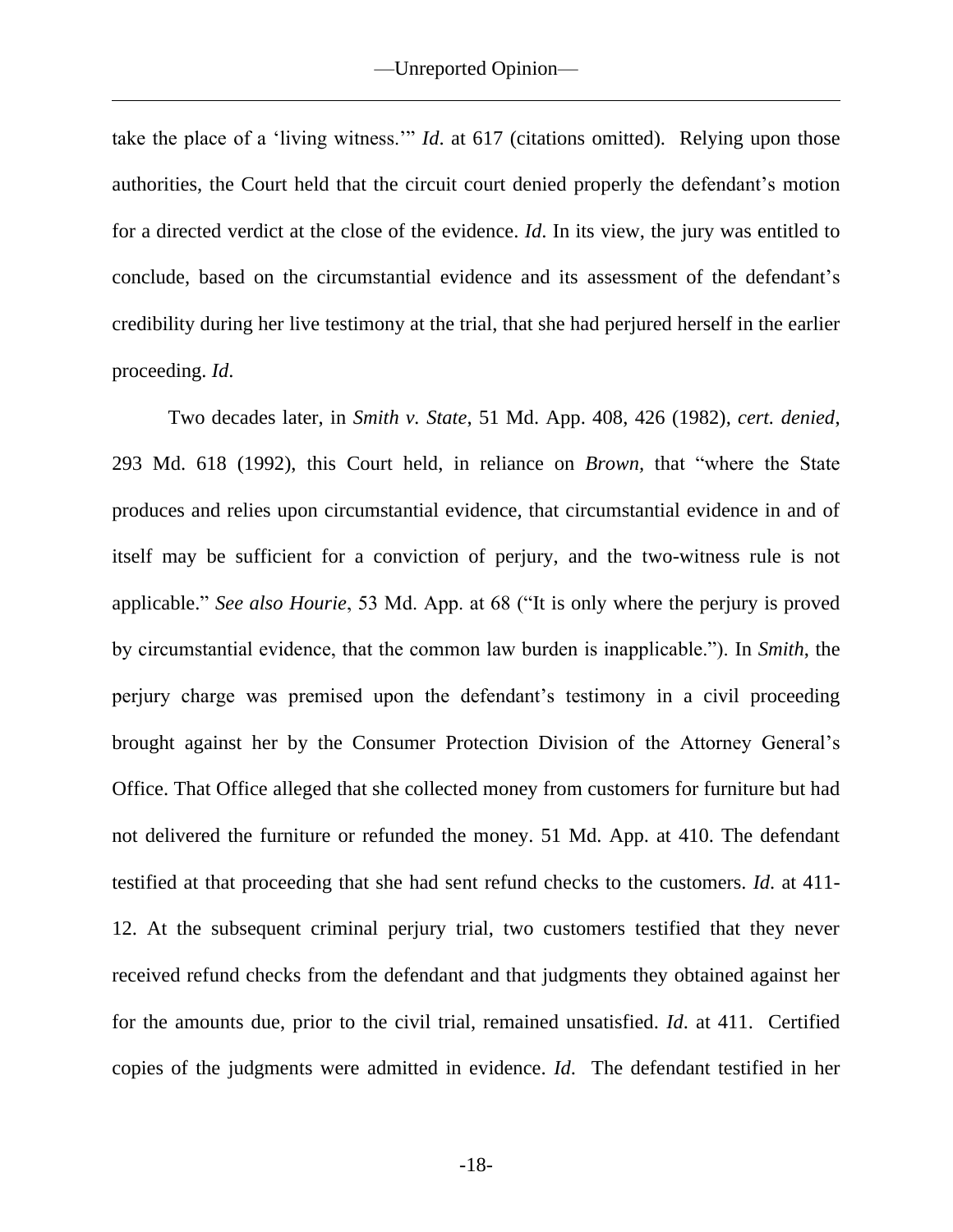own case that she never had received the cancelled checks for her refunds, but that she had testified truthfully to the best of her recollection at the civil proceeding. *Id.* at 412.

On direct appeal following her conviction for perjury, this Court affirmed. We reasoned that the evidence that the judgments were unsatisfied created an inference that the defendant knew the refunds had not been made. *Id*. at 425. That evidence, coupled with the customers' testimony that they did not receive checks and the defendant's testimony, the veracity of which the jurors were permitted to assess, was sufficient for the jurors to conclude that the defendant lied when she testified that she sent the checks. *Id*.

Here, to be sure, the State introduced direct testimony from Smith of perjury, as well as circumstantial evidence, making this case more akin to a traditional oath versus oath case than in *Brown* or *Smith*. *See Mason*, 225 Md. App. at 480 (reasoning that when the State presents direct and circumstantial evidence of perjury, it is "well-suited for the application of the two witness rule").<sup>7</sup> Nevertheless, the State's case (and the trial court's ruling) rested entirely upon the circumstantial body camera evidence, not upon Smith's testimony that Officer O'Sullivan lied. The State is not held to a higher burden of production, in our view, by its decision to produce more evidence than necessary to meet its burden of production.

Sergeant Streett's body camera footage, coupled with Officer O'Sullivan's body camera footage, in combination with the trial court's assessment of the credibility of

<sup>7</sup> We note, however, that whereas in *Mason*, the direct testimony was necessary to explain the dashcam footage, here, the body camera footage speaks for itself.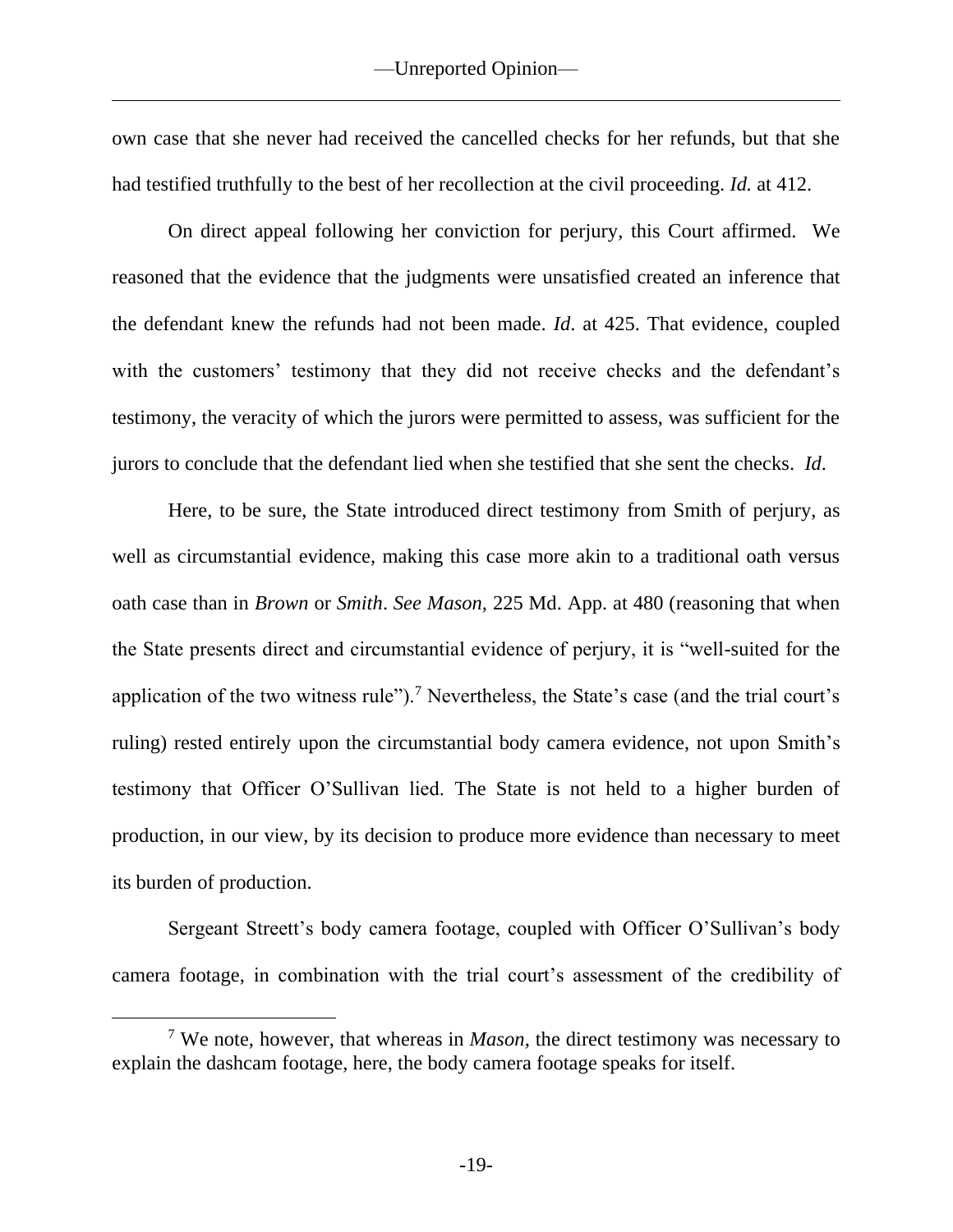Officer O'Sullivan's testimony, supplied legally sufficient evidence to persuade the trial court to find him guilty of perjury. Officer O'Sullivan testified that he observed Smith remove an object from his waistband and throw it as he ran south behind the apartment building. The body camera footage showing Officer O'Sullivan and Sergeant Streett walking the path between the parking lot and where the gun was located established the physical impossibility of this version of events. The trial judge found both that the distance between the location where Smith would have been visible to Officer O'Sullivan and where the gun was found was too "far away that it could not have been tossed" and that the flight path the gun would have needed to take was impossible. Both of these findings were supported by the video evidence and were not clearly erroneous. Given the gun's location at the base of a tall wooden fence, the trial court inferred rationally that it could not have been tossed from a location in front of and to the left of that fence.

Sergeant Streett's body camera footage also established the timing of Officer O'Sullivan's entry into the apartment complex relative to Smith's flight through the alleyway south of the apartment buildings. About thirty seconds passed between Officer O'Sullivan reaching the first landing on the concrete path into the courtyard to the moment when Smith appeared from behind the tall wooden fence running westbound through the alleyway. This was an unreasonably short period of time for Smith to travel so far. Although Officer O'Sullivan emphasizes the lack of any evidence establishing the distances involved, we conclude that these contentions go to the weight, not the legal sufficiency, of the evidence. "[T]he finder of fact has the ability to choose among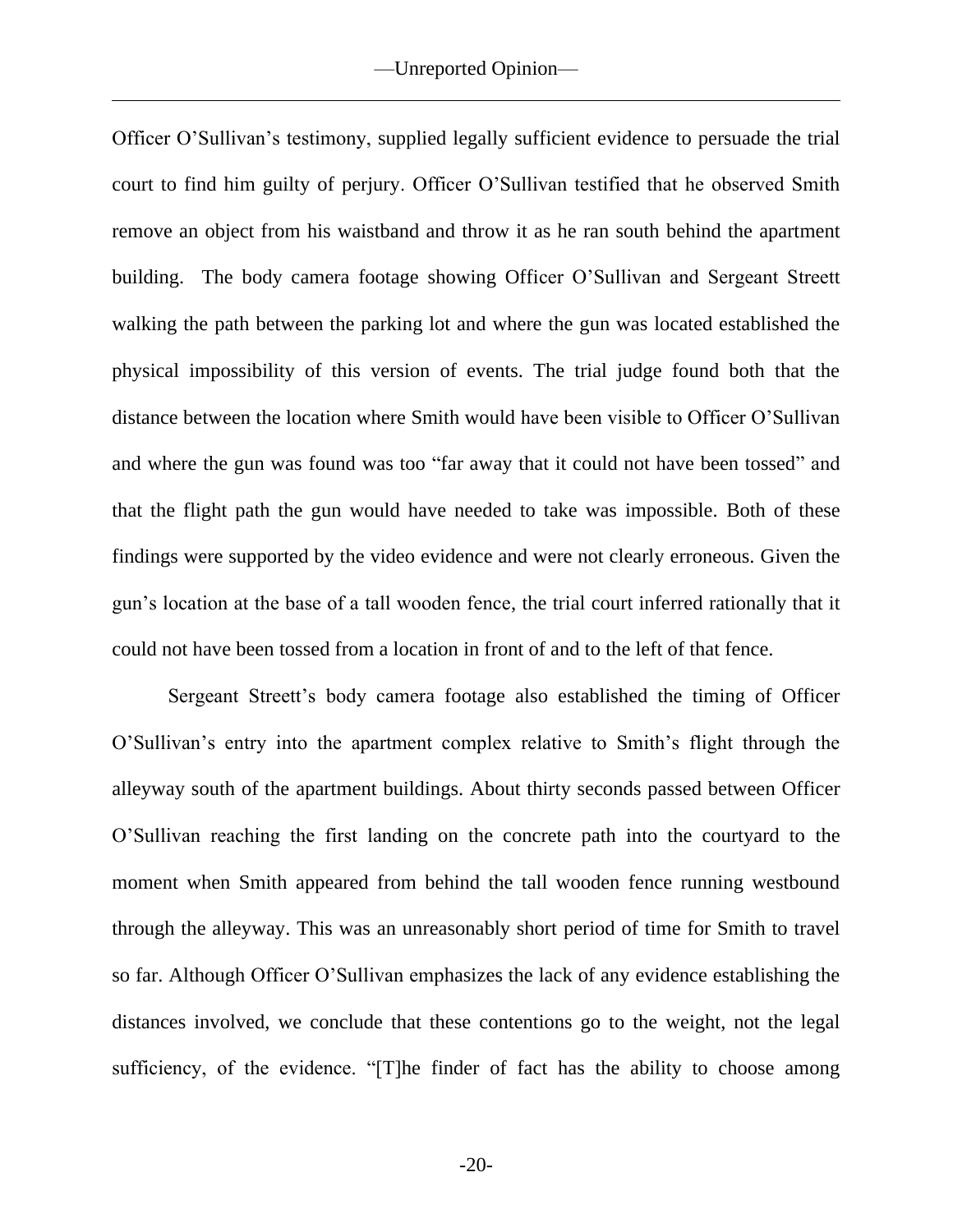differing inferences that might possibly be made from a factual situation[,]" *Smith v. State*, 415 Md. 174, 183 (2010) (internal quotation omitted), and this Court "defer[s] to any possible reasonable inferences the [trier of fact] could have drawn from the admitted evidence and need not decide whether the [trier of fact] could have drawn other inferences from the evidence, refused to draw inferences, or whether we would have drawn different inferences from the evidence." *State v. Mayers*, 417 Md. 449, 466 (2010).

The trial court inferred rationally also from Officer O'Sullivan's behavior, captured on Sergeant Streett's body camera footage, that Officer O'Sullivan he did not observe anything nefarious while walking up the concrete steps. As the court found, Officer O'Sullivan walked at a steady, nonchalant pace; paused to smile and greet the two young men at the top of the steps; did not call out to his ranking officer; and did not activate his body camera. The trial court found incredible, with good reason, that Officer O'Sullivan would exhibit no reaction to the observations he testified to at Smith's trial. This finding was bolstered by Sergeant Streett's testimony that Officer O'Sullivan never communicated to her that he observed Smith in the courtyard or that he observed him throwing an object, either during or after the events.

For similar reasons, if the two-witness rule were applied, the body camera footage was independent evidence corroborating Smith's testimony that he was behind the apartment building when he fled, not positioned where Officer O'Sullivan could have seen him on his way up the hill from the parking lot. The direction Smith was running when he first appeared on camera substantiates his testimony that he fled southbound to

-21-